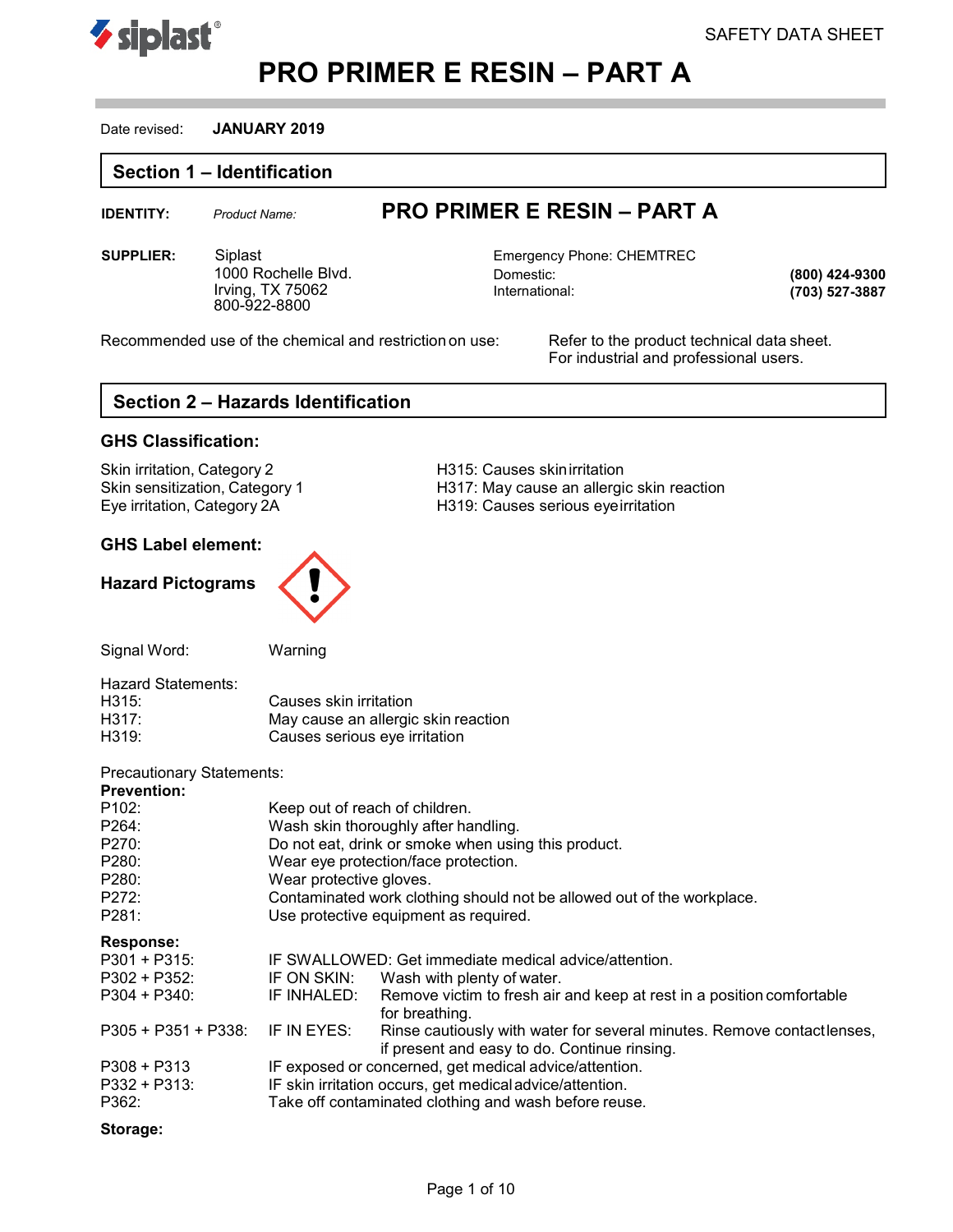

| $P403 + P232$ :             | Store in a well-ventilated place. Protect from moisture.                                                                                   |
|-----------------------------|--------------------------------------------------------------------------------------------------------------------------------------------|
| Disposal:                   |                                                                                                                                            |
| P <sub>501</sub> :<br>P502: | Dispose of contents/container to an approved waste disposal site.<br>Refer to manufacturer/supplier for information on recovery/recycling. |

# **Section 3 – Composition / Information on Ingredients**

**Description:** Solvent-free preparation based on bisphenol-A-epichlorhydrin resin molecular weight≤700.

| <b>COMPONENTS</b>                         | <b>CAS NUMBER</b> | <b>OSHA PEL</b> | <b>ACGIH TLV</b> | <b>WEIGHT %</b> |
|-------------------------------------------|-------------------|-----------------|------------------|-----------------|
| Bisphenol-A-epichlorhydrin                | 25068-38-6        | Not Estab.      | Not Estab.       | $50-100\%$      |
| 1,6-bis(2,3-ethoxypropoxy)hexane          | 16096-31-4        | Not Estab.      | Not Estab.       | $10 - 25%$      |
| Diisopropylnaphthalene                    | 38640-62-9        | Not Estab.      | Not Eastab.      | $10 - 25%$      |
| aliphatic trimethyol-propantriglydylether | 30499-70-8        | Not Estab.      | Not Eastab.      | $10 - 25%$      |
| bisphenol-F-epoxy resin                   | 9003-36-5         | Not Estab.      | Not Estab.       | $2.5 - 10%$     |

**Note:** There are no additional ingredients present which, within the current knowledge of the supplier and in the concentrations applicable, are classified as hazardous to health or the environment and hence require reporting in this section.

| Section 4 – First Aid Measures |                                                                                                                                                                   |  |  |
|--------------------------------|-------------------------------------------------------------------------------------------------------------------------------------------------------------------|--|--|
| <b>After Inhalation:</b>       | Remove subject to fresh air. Administer oxygen if difficulty with breathing. Consult a<br>physician.                                                              |  |  |
| <b>After Ingestion:</b>        | Immediately seek medical attention. Do not induce vomiting. Drink plenty of water to dilute<br>stomach contents.                                                  |  |  |
| <b>After Skin Contact:</b>     | Instantly wash skin with plenty of soap and water for at least 15 minutes. Wash clothing<br>before reuse.                                                         |  |  |
| <b>After Eye Contact:</b>      | Rinse opened eye with plenty of running water for at least 15 minutes, lifting upper and<br>lower eyelids occasionally. Remove contact lenses. Consult physician. |  |  |

| Section 5 – Fire Fighting Measures |  |  |
|------------------------------------|--|--|
|------------------------------------|--|--|

| <b>Extinguishing Media:</b>              | Carbon dioxide (CO <sub>2</sub> ), extinguishing powder, water fog.<br>Do not use full water jet.                                                                                                                                                                    |
|------------------------------------------|----------------------------------------------------------------------------------------------------------------------------------------------------------------------------------------------------------------------------------------------------------------------|
| <b>Special Fire Fighting Procedures:</b> | As in any fire, wear full protective gear and NIOSH-approved self-<br>contained breathing apparatus with full face-piece operated in the<br>pressure demand or other positive pressure mode.                                                                         |
|                                          | Unusual Fire and Explosion Hazards: Bursting and explosion of container possible due to increase of pressure<br>when exposed to increasing heat. In case of fire, cool nearby containers<br>with water fog. Formation of poisonous gases during heating or in fires. |

| Section 6 – Accidental Release Measures   |                                                                                                                                                                                                                 |  |
|-------------------------------------------|-----------------------------------------------------------------------------------------------------------------------------------------------------------------------------------------------------------------|--|
| <b>Person-related Safety Precautions:</b> | Provide plenty of fresh air. Avoid eye and skin contact. Avoid inhalation of<br>vapors. Wear personal protective equipment. Remove or eliminate all<br>ignition sources. Emergency procedures are not required. |  |
| <b>Methods for Cleaning up:</b>           | Contain and collect spillage with non-combustible, absorbent materials.<br>I.e. sand, earth, vermiculate, diatomaceous earth, universal binders,<br>sawdust and place in container for disposal.                |  |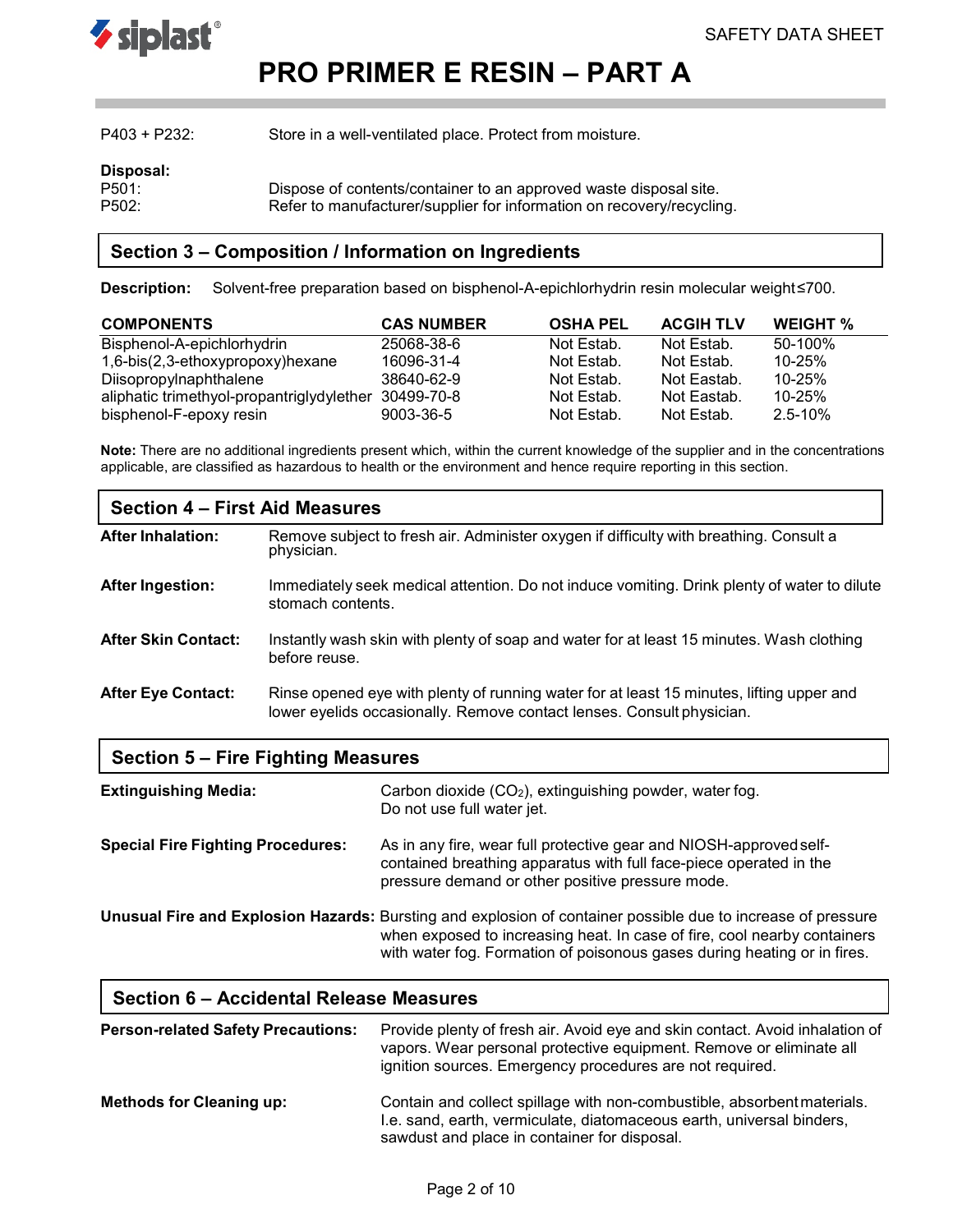

| <b>Waste Disposal Method:</b>  | Dispose in accordance with local, state and federal regulations.      |
|--------------------------------|-----------------------------------------------------------------------|
| <b>Ecological Information:</b> | Do not allow product to reach ground water, bodies of water, or storm |
|                                | water or sewage systems.                                              |

| Section 7 – Handling and Storage |                                                                                                                                                                                                                                                       |  |
|----------------------------------|-------------------------------------------------------------------------------------------------------------------------------------------------------------------------------------------------------------------------------------------------------|--|
| Handling:                        | Avoid eye and skin contact. Keep out of reach of children.                                                                                                                                                                                            |  |
| Storage:                         | Store in a cool, dry enclosed area off the ground in tightly closed containers. No<br>special measures required against explosion and fires. Store away from foodstuffs.<br>Provide fresh air when handling in closed rooms (open windows and doors). |  |
|                                  | Section 8 – Exposure Controls / Personal Protection                                                                                                                                                                                                   |  |
| <b>Engineering Controls:</b>     | Use with adequate general and local exhaust ventilation.<br>Weeking of the akin in the werking area must be peopible.                                                                                                                                 |  |

|                                | Washing of the skin in the working area must be possible.<br>Eye-wash station or bottle must be available.                                                                                                   |
|--------------------------------|--------------------------------------------------------------------------------------------------------------------------------------------------------------------------------------------------------------|
| <b>Respiratory Protection:</b> | Respirator in well ventilated areas not necessary. Wear a properly fitted NIOSH<br>approved respirator in poorly ventilated areas or spillage.                                                               |
| <b>Skin Protection:</b>        | When installing, wear appropriate protective rubber or plastic gloves to prevent hand-skin<br>exposure. Wear appropriate impervious clothing to prevent skin exposure (long sleeve<br>shirt and long pants). |
| <b>Eve Protection:</b>         | Wear tightly sealed safety glasses with side shields or goggles. Face shield as<br>necessary.                                                                                                                |

**Work/Hygienic Practices:** Wash hands before breaks and after work, and before eating, drinking or smoking.

# **Section 9 – Physical and Chemical Properties**

| <b>Physical State:</b>      | Liquid                                                                |
|-----------------------------|-----------------------------------------------------------------------|
| Appearance/Color:           | Clear                                                                 |
| Odor:                       | Weak, characteristic                                                  |
| <b>Solubility in water:</b> | Not or slightly miscible                                              |
| <b>Boiling Point:</b>       | Not determined                                                        |
| <b>Melting Point:</b>       | Not determined                                                        |
| <b>Flash Point:</b>         | $>100^{\circ}$ C ( $>212^{\circ}$ F)                                  |
| <b>Flammability:</b>        | Does not self-ignite                                                  |
| <b>Explosion:</b>           | Does not explode                                                      |
| <b>Bulk Density:</b>        | 1.12 kg/dm <sup>3</sup> at 20 $\rm{^{\circ}C}$ (68 $\rm{^{\circ}F}$ ) |
| Viscosity: (dynamic)        | 495 cps (mPas) at 20°C (68°F)                                         |
| <b>VOC Concentration:</b>   | 0 g/l                                                                 |

# **Section 10 – Stability and Reactivity**

| <b>Chemical Stability:</b>      | Stable under normal conditions.                                                              |
|---------------------------------|----------------------------------------------------------------------------------------------|
| <b>Conditions to Avoid:</b>     | Keep away from heat, ignition sources and incompatible materials.                            |
| <b>Hazardous Decomposition:</b> | Dangerous emissions of various decomposition products can be formed<br>when exposed to heat. |
| Incompatibilities:              | Avoid contact with acids and oxidizers.                                                      |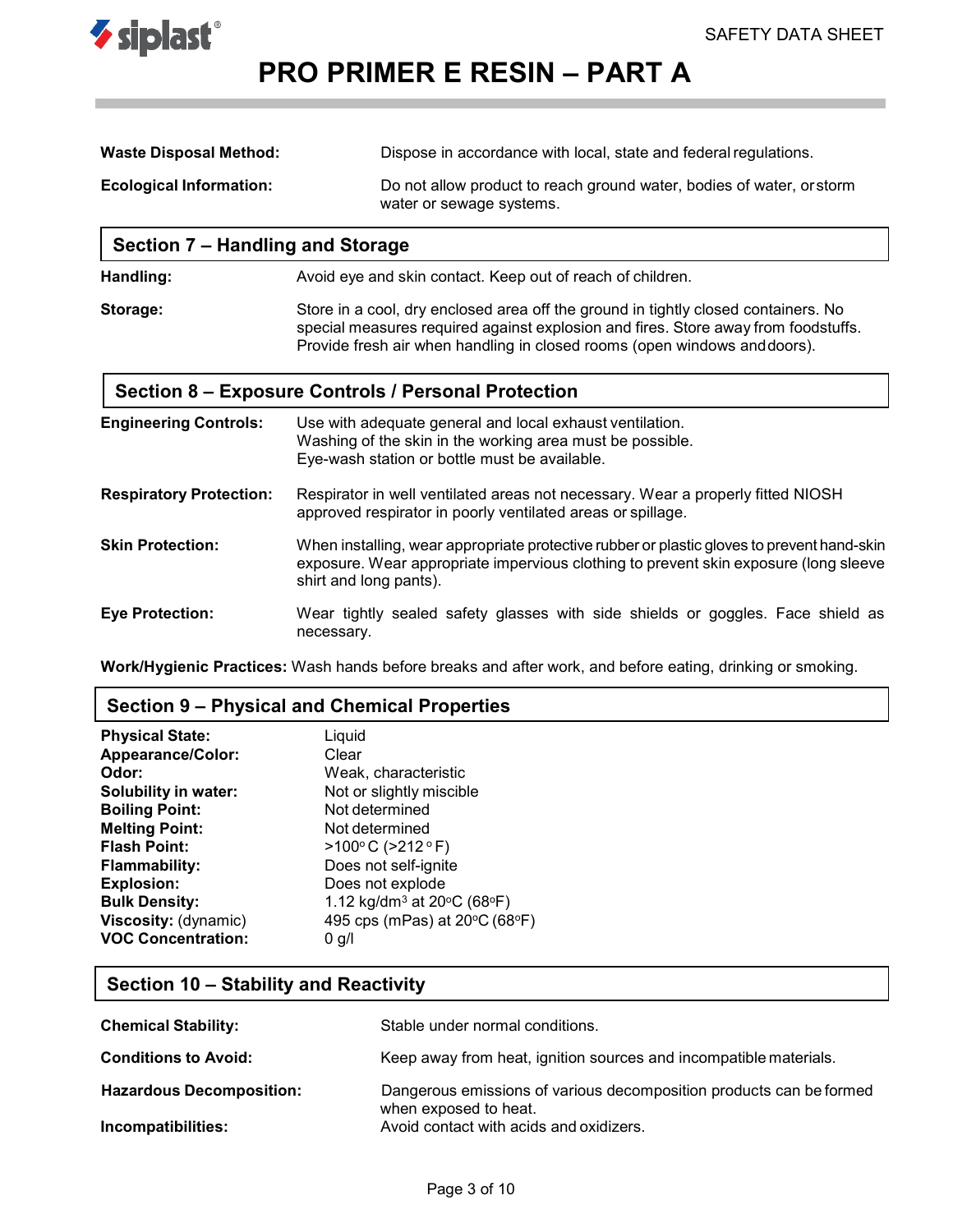

### **Section 11 – Toxicological Information**

### **Acute Toxicity:**

| 25068-38-6                                                        |                         | bisphenol-A-(epichlorhydrin) epoxy resin (number average molecular weight = 700) |
|-------------------------------------------------------------------|-------------------------|----------------------------------------------------------------------------------|
| Oral                                                              | LD50                    | >5000 mg/kg (rat)                                                                |
| Dermal                                                            | LD50                    | $>$ 2000 mg/kg (rat)                                                             |
| 16096-31-4                                                        |                         | $1,6-bis(2,3-ethoypropoxy)$ hexane                                               |
| Oral                                                              | LD50                    | 1400 mg/kg (rabbit)                                                              |
|                                                                   | LD50                    | 2900 mg/kg (rat)                                                                 |
| Inhalative                                                        | LCS <sub>0</sub> /4 h   | $>100 \text{ mg/l}$ (mouse)                                                      |
| 9003-36-5                                                         | bisphenol F-epoxy resin |                                                                                  |
| Oral                                                              | LD50                    | $>5000$ mg/kg (rat)                                                              |
| <b>Primary Irritation:</b>                                        |                         |                                                                                  |
| - Skin:                                                           |                         | irritates skin and mucous membrane.                                              |
| - Eves:                                                           | irritating              |                                                                                  |
| sensibility through contact with skin possible.<br>- Sensibility: |                         |                                                                                  |

# **Section 12 – Ecological Information**

# **Aquatic toxicity:**

bisphenol-A-(epichlorhydrin) epoxy resin (number average molecular weight = 700)

- EC50 (24 h) 3.6 mg/l (Daphnia magna)
- LC50 (96 h) 1.5 mg/l (Rainbow trout)
- 9003-36-5 bisphenol F-epoxy resin

EC50 2 mg/l (Daphnia (acute)toxicity))

LC50 (96 h) 2 mg/l (Fish toxicity)

**Persistence and degradability:**

25068-38-6 bisphenol-A-(epichlorhydrin) epoxy resin (number average molecular weight = 700) 301B (Mod. Sturm) 12% (-)

**Bioaccumulative potential:** No further relevant information available.

**Mobility in soil:** No further relevant information available.

**Remark:** Toxic for fish. Do not allow product or large quantities to reach into waterways or drains.

**General notes:** Water hazard class 2 (Self-assessment): hazardous for water. Do not allow product to reach ground water, bodies of water, or storm water or sewage systems.

### **Section 13 – Disposal Considerations**

| <b>Waste Disposal Method:</b> | Dispose of in a manner consistent with federal, state and local regulations.<br>This includes pails containing uncured material.<br>Pails with cured/hardened remains of product can be sent for recycling. |
|-------------------------------|-------------------------------------------------------------------------------------------------------------------------------------------------------------------------------------------------------------|
| <b>Recommendation:</b>        | Product mixed with hardener and fully cured is ecologically save and can be<br>disposed to local refuse deposit or recycling facility.                                                                      |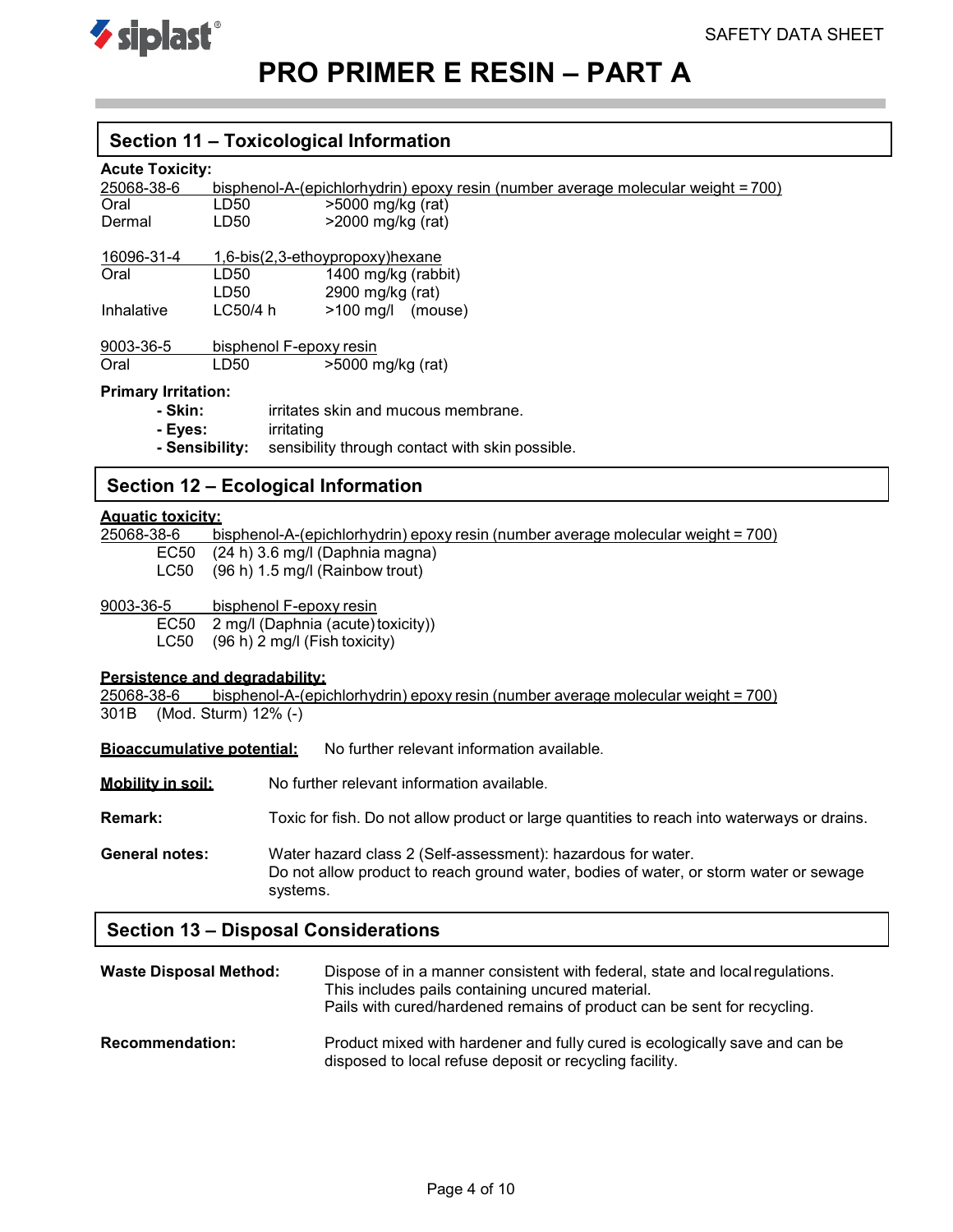

### **Section 14 – Transport Information**

**USDOT (Domestic Surface):** UN 3082 Not regulated.

- **IATA/ICAO (Air):** UN 3082 Environmentally hazardous substance, liquid, NOS (bisphenol A-(epichlorhydrin), epoxy resin (number average molecular weight<700), 1,6- Hexandioldiglycidylether. 9, PG III.
- **IMDG (Ocean):** UN 3082 Environmentally hazardous substance, liquid, NOS (bisphenol A-(epichlorhydrin), epoxy resin (number average molecular weight<700), 1,6- Hexandioldiglycidylether. Marine pollutant. 9, PG III.

### **Section 15 – Regulatory Information**

. All raw materials are on the U.S., EPA, TSCA Inventory.

| <b>SARA Notification:</b>         | Nothing in this product is subject to regulation under SARA 302, 313. It may<br>be subject to SARA 312 reporting, depending upon the purchaser's storage<br>circumstances. |
|-----------------------------------|----------------------------------------------------------------------------------------------------------------------------------------------------------------------------|
| <b>CERCLA:</b>                    | No CERCLA chemicals exist in this product above reportable<br>concentrations.                                                                                              |
| <b>Clean Air Act</b>              |                                                                                                                                                                            |
| <b>Ozone-Depletion Potential:</b> | This product does not contain any hazardous air pollutants (HAP), as<br>defined by the U.S. Clean Air Act Section (40 CFR 61).                                             |

### **Section 16 – Other Information**

(Hazard Rating: 0 = Minimal; 1 = Slight; 2 = Moderate; 3 = Serious; 4 = Severe; \* = Chronic)

**HMIS III rating:**<br>Health: 2\*

Flammability: 1 Physical hazard: 1

#### **Abbreviations and acronyms:**

| USDOT: | United States Department of Transportation.                             |
|--------|-------------------------------------------------------------------------|
| IMDG:  | International Maritime Code for Dangerous Goods.                        |
| IATA:  | International Air Transport Association.                                |
| CAS:   | Chemical Abstracts Service (Division of the American Chemical Society). |
| LC50:  | Lethal concentration, 50 percent.                                       |
| LD50:  | Lethal dose, 50 percent.                                                |
| EC50:  | Median effective concentration.                                         |
| RQ:    | Reportable quantity.                                                    |
|        |                                                                         |

**SDS** prepared by: Siplast product safety department.

### **DISCLAIMER:**

We believe the statements, technical information and recommendations contained herein are reliable, but they are given without warranty or guarantee of any kind, expressed or implied, and we assume no responsibility for any loss, damage, or expense, direct or consequential, arising out of their use. Aquafin shall not be responsible for the use of this product in a manner to infringe on any patent or any other intellectual property rights held by others.

User is responsible for determining appropriate safety measures and for applying the legislation covering his own activities. We recommend that user makes tests to determine the suitability of a product for its particular purpose prior to use.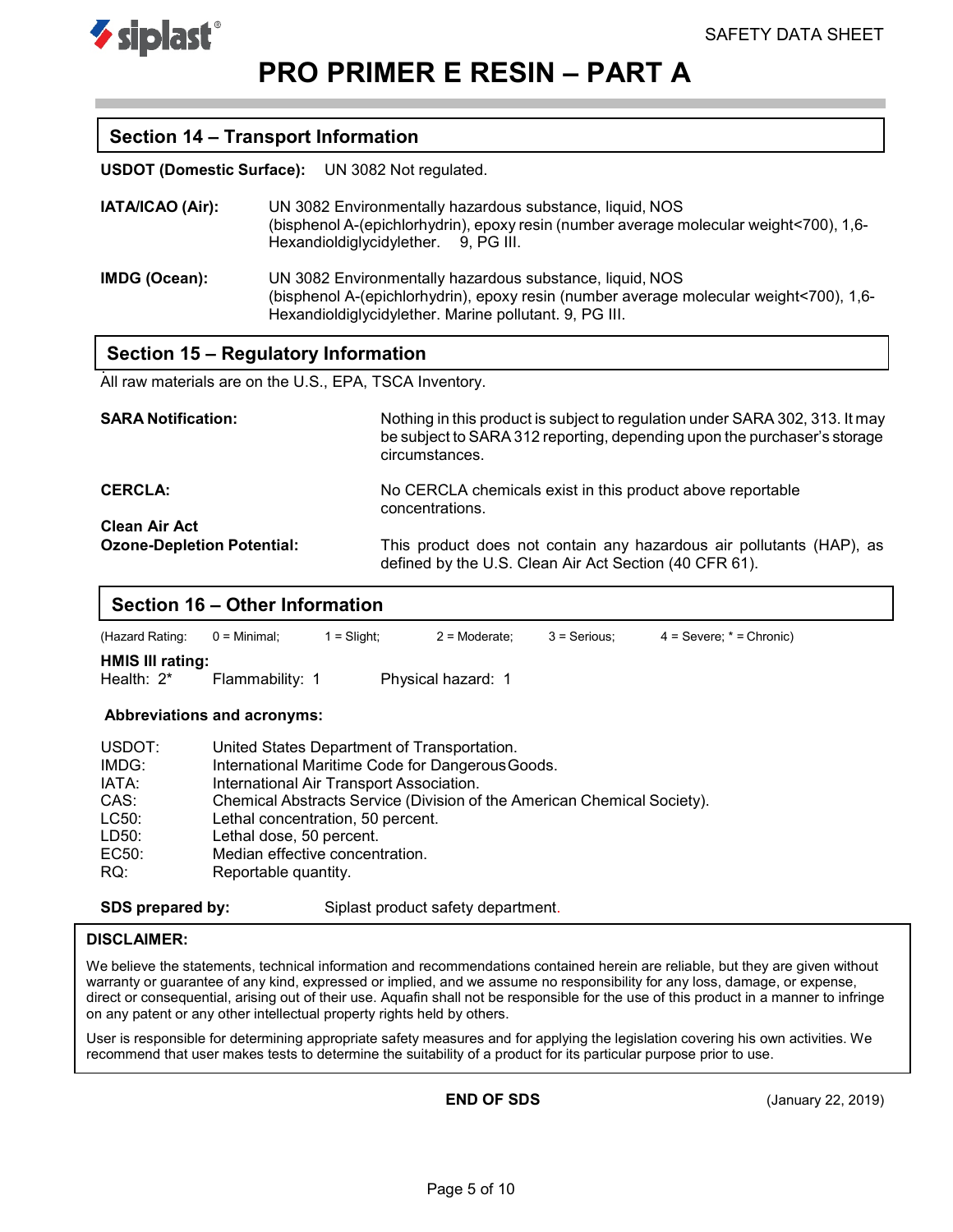



### Date revised: **JANUARY 2019**

### **Section 1 – Identification**

# **IDENTITY:** *Product Name:* **PRO PRIMER E RESIN – PART B**

SUPPLIER: Siplast Emergency Phone: CHEMTREC 1000 Rochelle Blvd. Irving, TX 75062 800-922-8800

Domestic: International:

**(800) 424-9300 (703) 527-3887**

Recommended use of the chemical and restriction on use: Refer to the product technical data sheet.

For industrial and professional users.

# **Section 2 – Hazards Identification**

### **GHS Classification:**

Acute toxicity, Category 4 (oral) <br>
Skin corrosion/irritation, Category 1B H314: Causes severe skin b Skin sensitization, Category 1 Fig. 1917: May cause an allergic skin reaction.<br>Serious eye damage, Category 1 Fig. 218: Causes serious eyedamage. Serious eye damage, Category 1 Final Hart Hart Hart Causes serious eye damage.<br>Reproductive toxicity, Category 2 Final Hart Hart Hart Hart Causpected of damaging fertili

- H314: Causes severe skin burns and eye damage.
- 
- 
- H361: Suspected of damaging fertility or the unborn child.

### **GHS Label element:**

### **Hazard Pictograms**



GHS07 GHS08

Signal Word: Danger

| <b>Hazard Statements:</b> |                                                      |
|---------------------------|------------------------------------------------------|
| H302:                     | Harmful if swallowed.                                |
| H314:                     | Causes severe skin burns and eye damage.             |
| H317:                     | May cause an allergic skin reaction.                 |
| H318:                     | Causes serious eye damage.                           |
| H361:                     | Suspected of damaging fertility or the unborn child. |

### Precautionary Statements:

| <b>Prevention:</b> |                                                                            |
|--------------------|----------------------------------------------------------------------------|
| P102:              | Keep out of reach of children.                                             |
| P260:              | Do not breathe dust/fume/gas/mist/vapors/spray.                            |
| P264:              | Wash skin thoroughly after handling.                                       |
| P270:              | Do not eat, drink or smoke when using this product.                        |
| P280:              | Wear protective gloves/protective clothing/eye protection/face protection. |
| P272:              | Contaminated work clothing should not be allowed out of the workplace.     |
| P281:              | Use protective equipment as required.                                      |
|                    |                                                                            |

### **Response:**

| $P301 + P315$                      |             | IF SWALLOWED: Get immediate medical advice/attention.                                   |
|------------------------------------|-------------|-----------------------------------------------------------------------------------------|
| $P330 + P331$                      |             | Rinse mouth. Do NOT induce vomiting.                                                    |
| $P302 + P352 = P361$ : IF ON SKIN: |             | Remove/Take off immediately all contaminated clothing. Wash with<br>plenty of water.    |
| $P304 + P340$                      | IF INHALED: | Remove victim to fresh air and keep at rest in a position comfortable<br>for breathing. |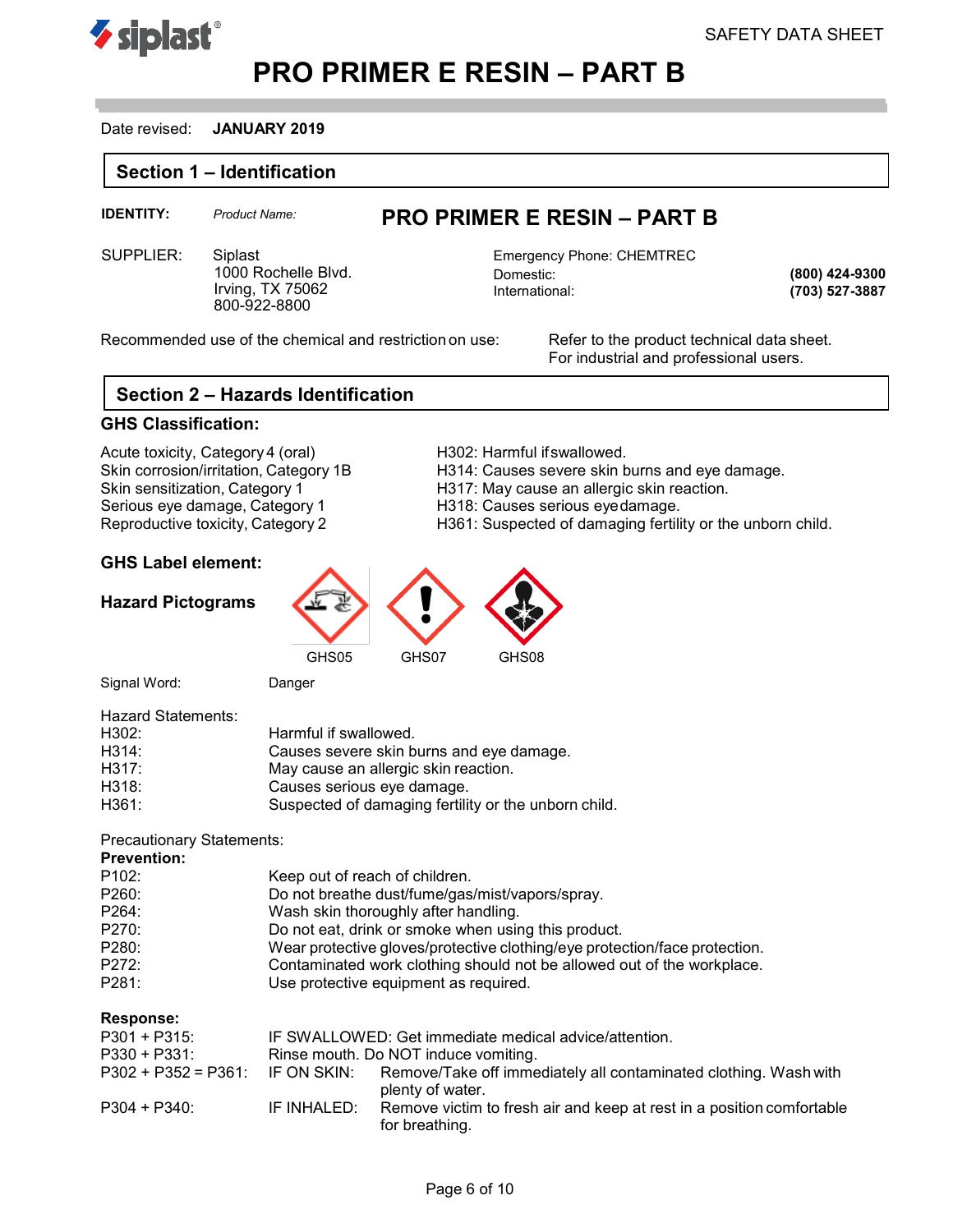



| P305 + P351 + P338: IF IN EYES: |                                                          | Rinse cautiously with water for several minutes. Remove contactlenses,<br>if present and easy to do. Continue rinsing. |  |
|---------------------------------|----------------------------------------------------------|------------------------------------------------------------------------------------------------------------------------|--|
| $P308 + P313$                   |                                                          | IF exposed or concerned, get medical advice/attention.                                                                 |  |
| $P332 + P313$                   | IF skin irritation occurs, get medical advice/attention. |                                                                                                                        |  |
| P362:                           | Take off contaminated clothing and wash before reuse.    |                                                                                                                        |  |
| Storage:                        |                                                          |                                                                                                                        |  |
| P403:                           | Store in a well-ventilated place.                        |                                                                                                                        |  |
| P405:                           | Store locked up.                                         |                                                                                                                        |  |
| Disposal:                       |                                                          |                                                                                                                        |  |
| P501:                           |                                                          | Dispose of contents/container to an approved waste disposal site.                                                      |  |
| P <sub>502</sub> :              |                                                          | Refer to manufacturer/supplier for information on recovery/recycling.                                                  |  |

# **Section 3 – Composition / Information on Hazardous Ingredients**

| <b>COMPONENTS</b>                                             | <b>CAS NUMBER</b> | <b>WEIGHT</b> |  |
|---------------------------------------------------------------|-------------------|---------------|--|
| 4-Tert-Butylphenol                                            | 98-54-4           | $2.5 - 10\%$  |  |
| m-phenylenebis(methylamine)                                   | 1477-55-0         | $2.5 - 10%$   |  |
| 2,4,6-Tris-(dimethylaminomethyl)phenol                        | $90 - 72 - 2$     | $2.5 - 10%$   |  |
| Trimethylhexane-1,6-diamine                                   | 25620-58-0        | $2.5 - 10%$   |  |
| N'-(3-Aminopropyl)-N,N-dimethylpropane-1,3-diamine 10563-29-8 |                   | 2.5-10%       |  |

**Note:** There are no additional ingredients present which, within the current knowledge of the supplier and in the concentrations applicable, are classified as hazardous to health or the environment and hence require reporting in this section.

### **Section 4 – First Aid Measures**

| <b>General Advise:</b>     | Immediately remove contaminated clothing. Exposure symptoms can appear after several<br>hours. If contaminated consult medical advise up to 48 hours after exposure.<br>First Aid: Wear protective equipment (i.e. protective gloves).<br>If victim is unconscious: position and transport in "stable sideways position" to prevent<br>asphyxiation if vomiting. Keep air passages open, remove dentures and vomit. Control<br>breathing and pulse. If breathing and heart activity stops, administer CPR and call<br>immediately emergency services. |
|----------------------------|-------------------------------------------------------------------------------------------------------------------------------------------------------------------------------------------------------------------------------------------------------------------------------------------------------------------------------------------------------------------------------------------------------------------------------------------------------------------------------------------------------------------------------------------------------|
| <b>After Inhalation:</b>   | Remove subject to fresh air. Administer oxygen if difficulty with breathing. Consult a<br>physician.                                                                                                                                                                                                                                                                                                                                                                                                                                                  |
| <b>After Ingestion:</b>    | Immediately seek medical attention. Do not induce vomiting. Drink plenty of water to dilute<br>stomach contents.                                                                                                                                                                                                                                                                                                                                                                                                                                      |
| <b>After Skin Contact:</b> | Instantly wash skin with plenty of soap and water for at least 15 minutes. Wash clothing<br>before reuse.                                                                                                                                                                                                                                                                                                                                                                                                                                             |
| <b>After Eye Contact:</b>  | Rinse opened eye with plenty of running water for at least 15 minutes, lifting upper and lower<br>eyelids occasionally. Remove contact lenses. Consult physician.                                                                                                                                                                                                                                                                                                                                                                                     |

| Section 5 – Fire Fighting Measures       |                                                                                                                                                                                              |  |
|------------------------------------------|----------------------------------------------------------------------------------------------------------------------------------------------------------------------------------------------|--|
| <b>Extinguishing Media:</b>              | Carbon dioxide (CO <sub>2</sub> ), extinguishing powder, water spray.                                                                                                                        |  |
|                                          | Do not use full water jet.                                                                                                                                                                   |  |
| <b>Special Fire Fighting Procedures:</b> | As in any fire, wear full protective gear and NIOSH-approved self-<br>contained breathing apparatus with full face-piece operated in the<br>pressure demand or other positive pressure mode. |  |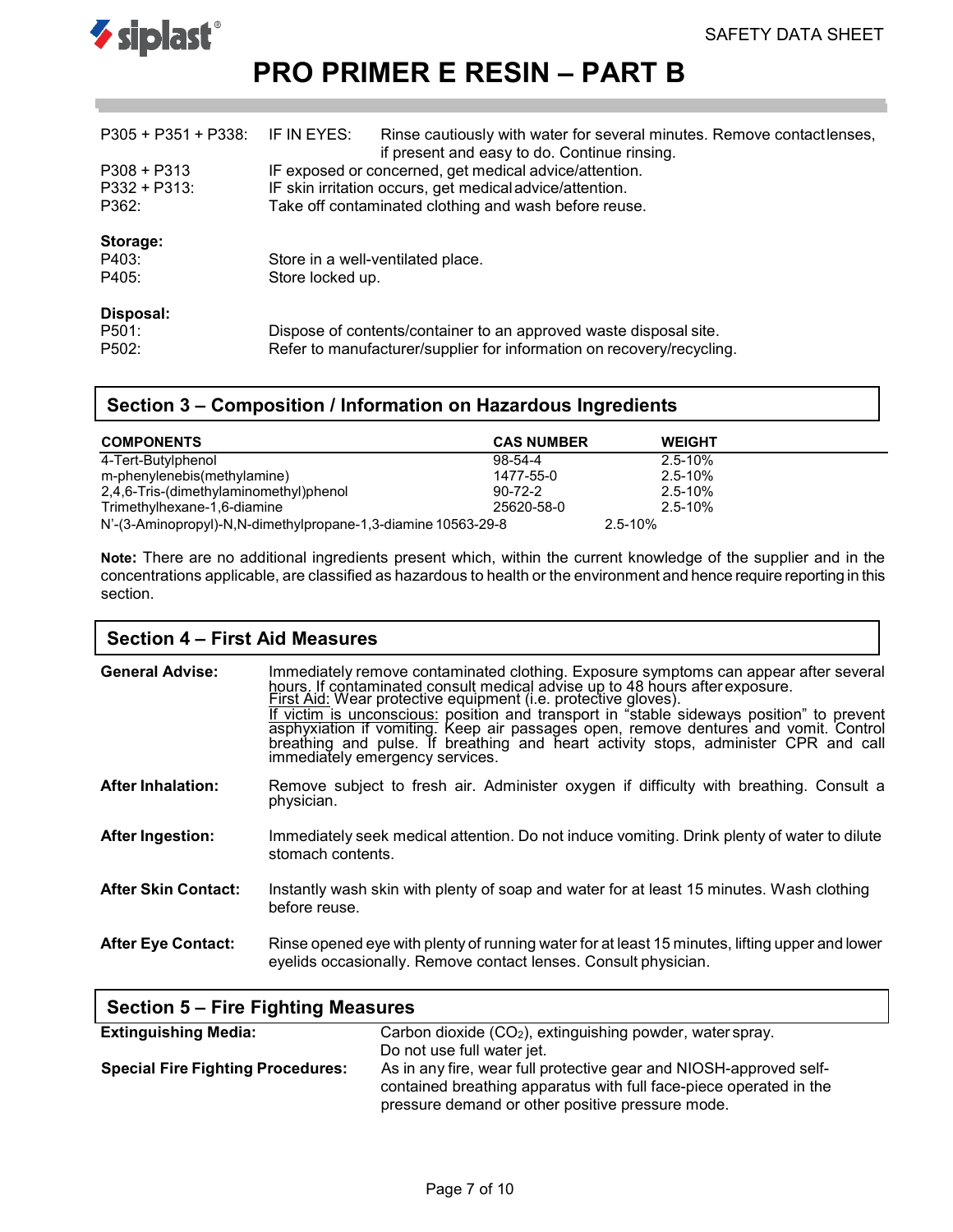

**Unusual Fire and Explosion Hazards:** Bursting and explosion of container possible due to increase of pressure when exposed to increasing heat. In case of fire, cool nearby containers with water fog.

Formation of poisonous gases during heating or in fires possible.

### **Section 6 – Accidental Release Measures**

| <b>Person-related Safety Precautions:</b> | Provide plenty of fresh air. Avoid eye and skin contact. Avoid inhalation of<br>vapors. Wear personal protective equipment. Remove or eliminate all<br>ignition sources.                         |
|-------------------------------------------|--------------------------------------------------------------------------------------------------------------------------------------------------------------------------------------------------|
| <b>Methods for Cleaning up:</b>           | Contain and collect spillage with non-combustible, absorbent materials.<br>I.e. sand, earth, vermiculate, diatomaceous earth, universal binders,<br>sawdust and place in container for disposal. |
| <b>Waste Disposal Method:</b>             | Dispose in accordance with local, state and federal regulations.                                                                                                                                 |
| <b>Ecological Information:</b>            | Do not allow product to reach ground water, bodies of water, storm water<br>or sewage systems.                                                                                                   |

# **Section 7 – Handling and Storage**

**Handling:** Avoid eye and skin contact. Keep out of reach of children.

**Storage:** Store in a cool, dry enclosed area off the ground in tightly closed containers. No special measures required against explosion and fires. Store away from foodstuffs. Provide fresh air when handling in closed rooms (open windows and doors).

**Materials to avoid:** No data available.

### **Section 8 – Exposure Controls / Personal Protection**

| <b>Engineering Controls:</b>                        | Use with adequate general and local exhaust ventilation.<br>Washing of the skin in the working area must be possible.<br>Eye-wash station or bottle must be available.                                                               |                                                                                                                                                     |                                     |                                           |                              |
|-----------------------------------------------------|--------------------------------------------------------------------------------------------------------------------------------------------------------------------------------------------------------------------------------------|-----------------------------------------------------------------------------------------------------------------------------------------------------|-------------------------------------|-------------------------------------------|------------------------------|
| m-phenylenebis(methylamine):                        |                                                                                                                                                                                                                                      | <b>CAS NUMBER</b><br>1477-55-0                                                                                                                      | OSHA PEL<br>$0.1 \,\mathrm{mg/m^3}$ | <b>ACGIH TLV</b><br>0.1 mg/m <sup>3</sup> | <b>WEIGHT</b><br>$2.5 - 10%$ |
|                                                     |                                                                                                                                                                                                                                      |                                                                                                                                                     |                                     |                                           |                              |
| <b>Respiratory Protection:</b>                      |                                                                                                                                                                                                                                      | Respirator in well ventilated areas not necessary. Wear a properly fitted NIOSH<br>approved respirator in poorly ventilated areas or spillage.      |                                     |                                           |                              |
| <b>Skin Protection:</b>                             | When installing, wear appropriate impervious gloves (neoprene) to prevent hand-<br>skin exposure. Wear appropriate impervious clothing (acid and alkaline resistant)<br>to prevent skin exposure (long sleeve shirt and long pants). |                                                                                                                                                     |                                     |                                           |                              |
| <b>Eye Protection:</b>                              |                                                                                                                                                                                                                                      | Wear chemical splash goggles. Face shield as necessary.                                                                                             |                                     |                                           |                              |
| <b>Work/Hygienic Practices:</b>                     |                                                                                                                                                                                                                                      | Wash hands before breaks and after work, and before eating, drinking or smoking.<br>Know the locations of eye wash fountains and emergency showers. |                                     |                                           |                              |
| <b>Section 9 – Physical and Chemical Properties</b> |                                                                                                                                                                                                                                      |                                                                                                                                                     |                                     |                                           |                              |

| Physical State:   | Liquid     |  |
|-------------------|------------|--|
| Appearance/Color: | Yellowish  |  |
| Odor:             | Amine like |  |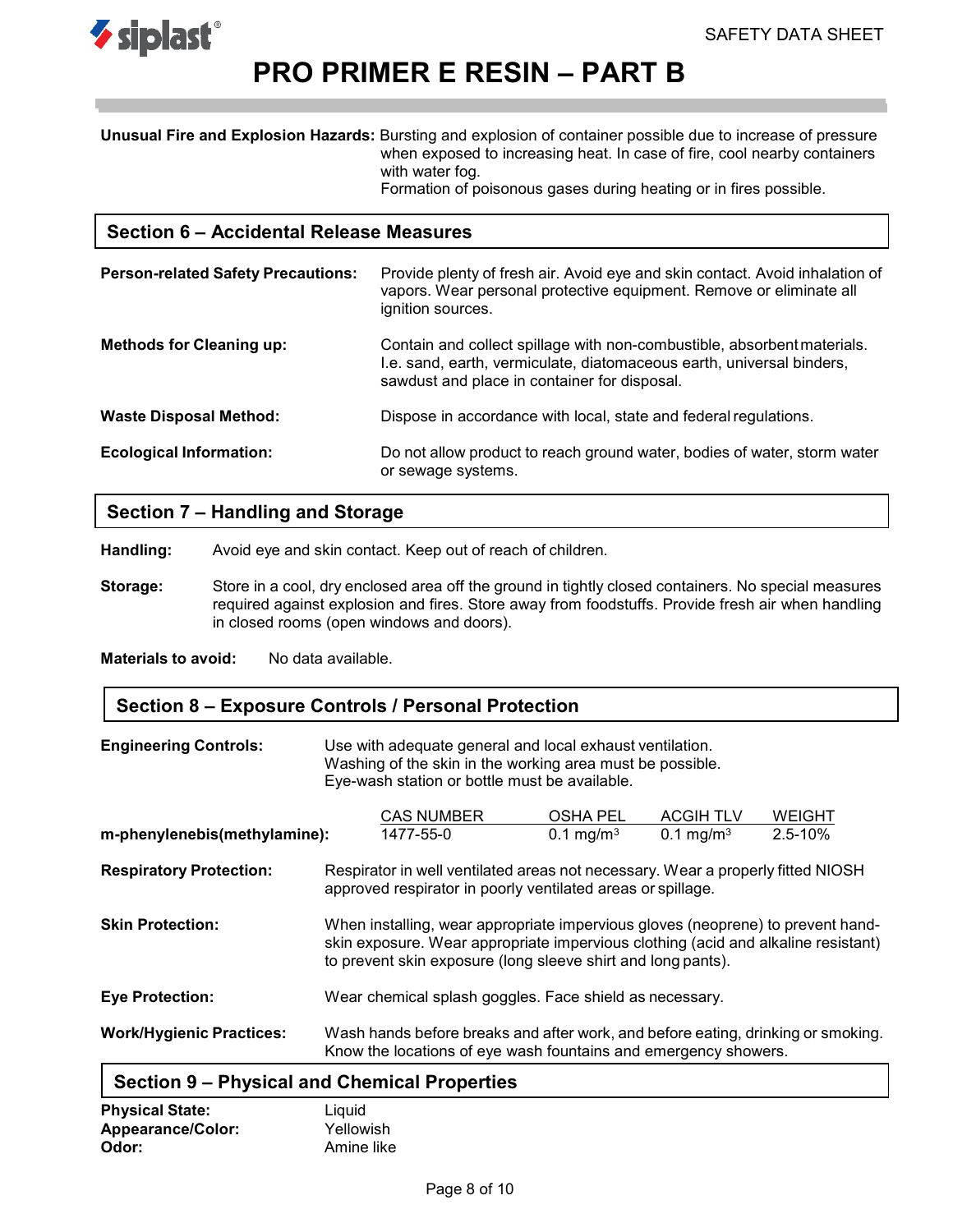

**Boiling Point:** Not determined **Melting Point:** Not determined **VOC Concentration:** 0 g/l

**Solubility in water:** Not miscible or difficult to mix<br> **Flash Point:**  $>120^{\circ}$  C (>248 °F) **Flash Point:** >120o C (>248 <sup>o</sup> F) **Flammability:** Product is not self-igniting **Danger of explosion:** Product is not explosive **Bulk Density:** 0.99 g/cm<sup>3</sup> at 20°C (68°F)<br>**Viscosity:** (dynamic) 1400 cps (mPas) at 20°C ( 1400 cps (mPas) at 20°C (68°F)

# **Section 10 – Stability and Reactivity**

| <b>Chemical Stability:</b>      | Stable under normal conditions.                                                                    |
|---------------------------------|----------------------------------------------------------------------------------------------------|
| <b>Conditions to Avoid:</b>     | Keep away from heat and ignition sources.                                                          |
| <b>Hazardous Decomposition:</b> | No dangerous decomposition or emission products known if product<br>handled as per specifications. |
| Incompatibilities:              | No dangerous reactions known.                                                                      |

# **Section 11 – Toxicological Information**

| <b>Acute Toxicity:</b>         |                            |                                                                                                                               |  |
|--------------------------------|----------------------------|-------------------------------------------------------------------------------------------------------------------------------|--|
| 98-54-4                        | <u>4-tert-Butylphenole</u> |                                                                                                                               |  |
| Oral                           | LD50                       | 2951 mg/kg (rat)                                                                                                              |  |
| Dermal                         | LD <sub>50</sub>           | 2288 mg/kg (rabbit)                                                                                                           |  |
| <b>Primary Irritation:</b>     |                            |                                                                                                                               |  |
| - Skin:                        |                            | Corrosive on skin and mucous membrane. Irritates skin and mucous membrane.                                                    |  |
| - Eyes:                        |                            | Strong corrosive reaction.                                                                                                    |  |
|                                | - Sensibility:             | Sensibility through contact with skin possible.                                                                               |  |
| <b>Additional Information:</b> |                            | If ingested, highly corrosive to mouth and throat, as well as danger or perforation<br>to esophagus and stomach.              |  |
|                                |                            | Section 12 – Ecological Information                                                                                           |  |
| <b>Environment:</b>            |                            | Toxic to aquatic systems. Do not allow product to reach into natural waterways,<br>drains, storm water or wastewater systems. |  |
| General notes:                 |                            | Water hazard class 2 (Self-assessment): hazardous for water.                                                                  |  |
|                                |                            |                                                                                                                               |  |

### **Section 13 – Disposal Considerations**

| <b>Waste Disposal Method:</b> | Dispose of in a manner consistent with federal, state and local regulations.<br>This includes pails containing uncured material.                                                         |
|-------------------------------|------------------------------------------------------------------------------------------------------------------------------------------------------------------------------------------|
| <b>Recommendation:</b>        | Pails with cured/hardened remains of product can be sent for recycling.<br>Product mixed with resin and fully cured is ecologically safe and can be disposed<br>to local refuse deposit. |

# **Section 14 – Transport Information**

| <b>USDOT (Domestic Surface):</b> | UN 2735 Amines, liquid, corrosive, NOS,                            |  |  |
|----------------------------------|--------------------------------------------------------------------|--|--|
|                                  | (trimethylhexanediamines, (m-phenylenebis (methylamine)) 8, PG III |  |  |